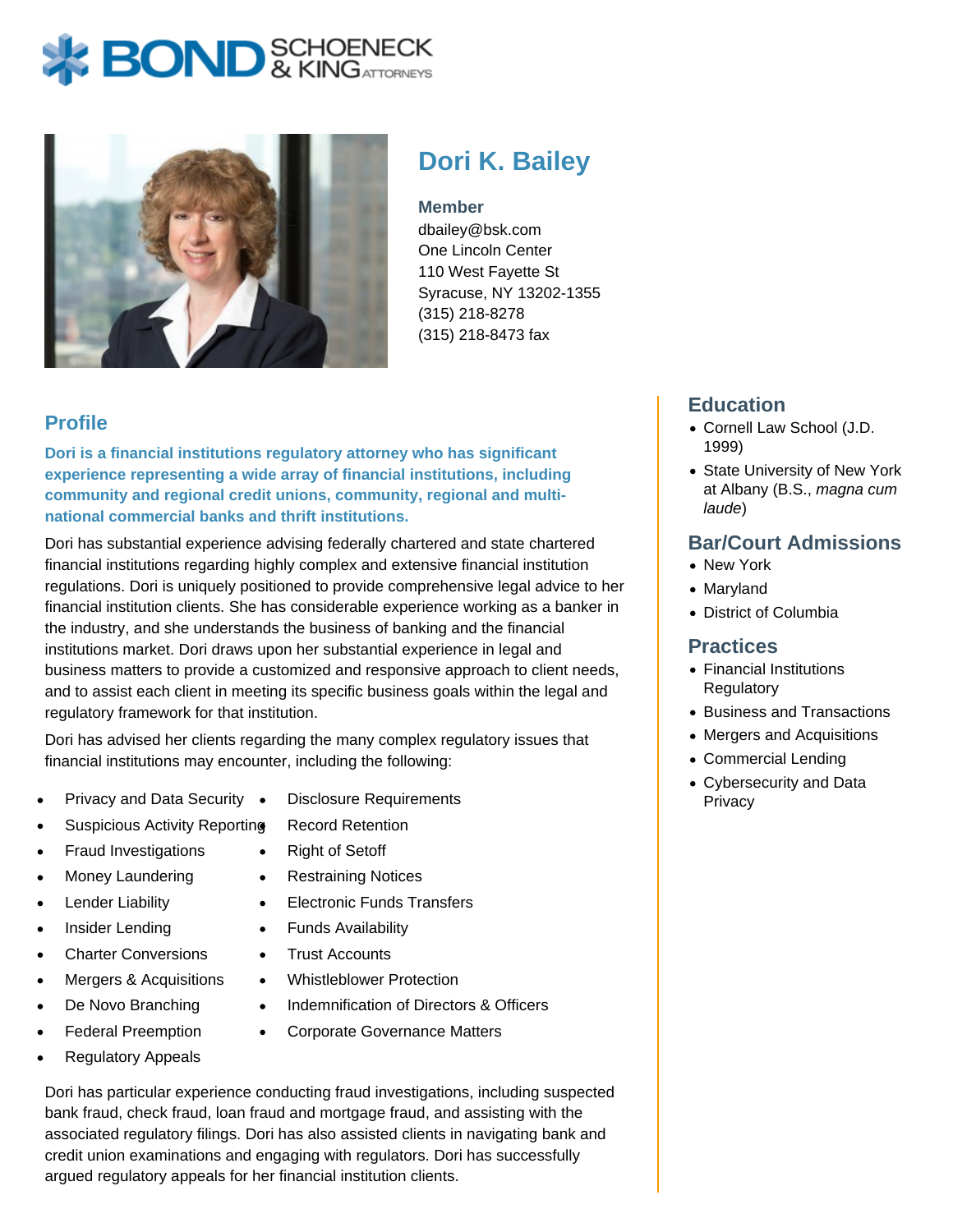

Dori also has extensive experience drafting and negotiating all types of agreements and preparing disclosure statements and corporate governance documents for her financial institution clients, for example:

- Confidentiality Agreements
- Cash Management Services Agreements  $\bullet$
- Escrow Agreements
- Paying Agent Agreements  $\bullet$
- Custody Agreements
- Software License Agreements  $\bullet$
- Subordination Agreements
- Loan and Security Agreements  $\bullet$
- Guaranty Agreements
- Pledge Agreements
- Master Services Agreements  $\bullet$ 
	- Professional Services Agreements
- Consulting Agreements
- Vendor Agreements  $\bullet$
- $\bullet$ Data Storage Agreements
- $\bullet$ Member Service Agreements
- Deposit Account Agreements  $\bullet$
- Disclosure Statements  $\bullet$
- Charters  $\bullet$
- Bylaws  $\bullet$

Dori also has extensive knowledge regarding the myriad of laws and regulations that apply to financial institutions, including the following:

- Bank Holding Company Act
- Bank Merger Act
- Bank Secrecy Act
- Change in Bank Control Act  $\bullet$
- Community Reinvestment Act
- Dodd Frank Wall Street Reform and  $\bullet$  $\bullet$ Consumer Protection Act
- Electronic Fund Transfer Act
- Equal Credit Opportunity Act
- Electronic Signatures in Global &  $\bullet$ National Commerce Act
- Fair Credit Reporting Act
- Federal Credit Union Act
- Federal Deposit Insurance Act
- Fair Housing Act
- Federal Reserve Act  $\bullet$

Dori assists every financial institution client with a comprehensive and coordinated approach to provide a high quality result that is customized and responsive to her client's needs.

## **Honors & Affiliations**

- Recipient of the 2015 American College of Consumer Financial Services Lawyers Annual Writing Competition Award for A Defense of the Doctrine of Preemption: Revealing the Fallacy that Federal Preemption Contributed to the Financial Crisis, 16 U. Pa. J. Const. L. 1041-1107, 2014
- Research Editor, Cornell International Law Journal, 1998-1999
- Gramm-Leach-Bliley Act
- Home Ownership and Equity Protection Act
- Homeowners Protection Act
- Military Lending Act  $\bullet$ 
	- National Bank Act
- New York State Banking Law
- Privacy of Consumer Financial  $\bullet$ Information
- S.A.F.E. Mortgage Licensing Act
- Savings and Loan Holding Company Act  $\bullet$
- Servicemembers Civil Relief Act  $\bullet$
- Truth in Lending Act  $\bullet$
- $\bullet$ Truth in Savings Act
- Uniform Commercial Code